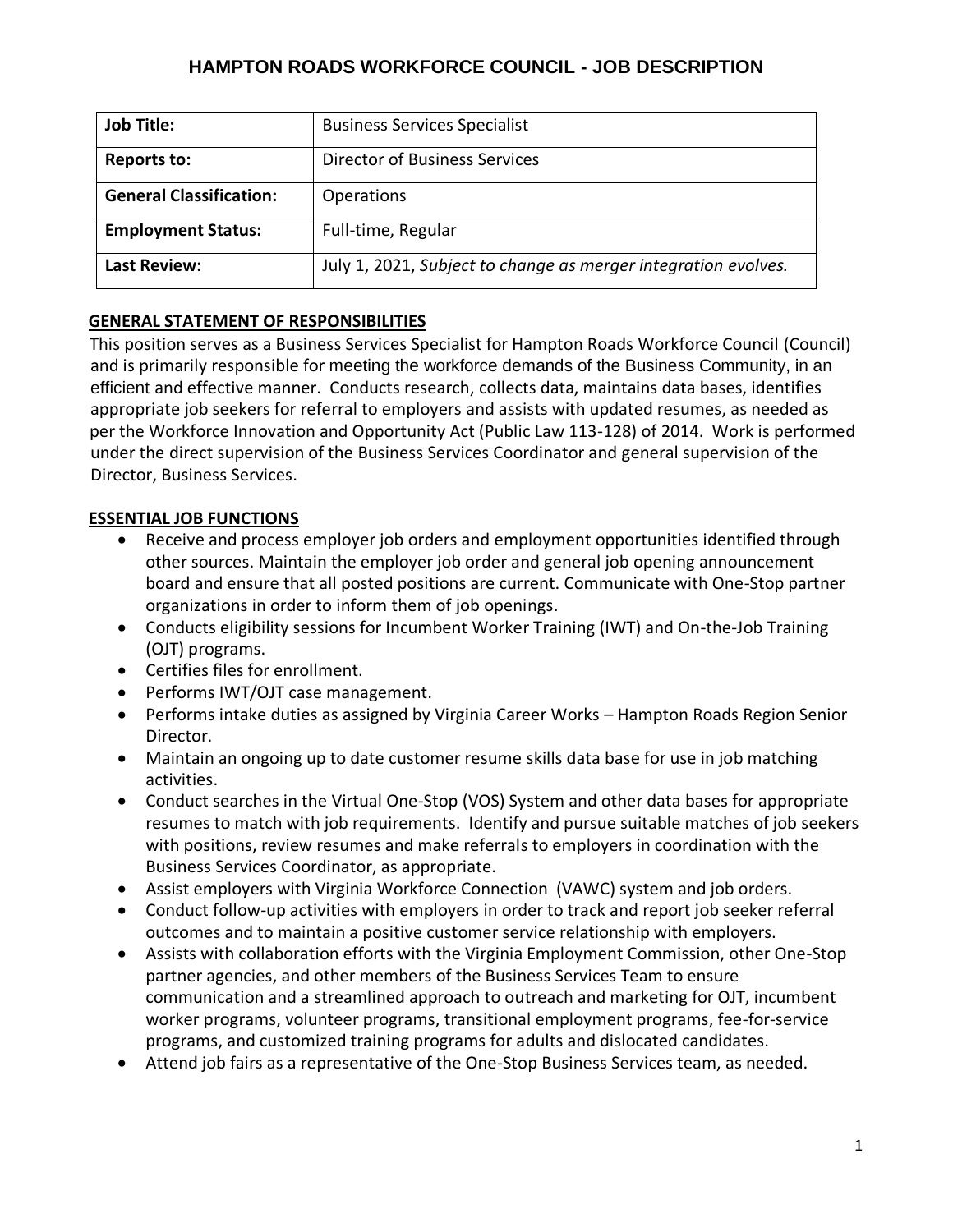- Identify need and refer prospective job seeker referrals to the One-Stop Resume Workshop for resume improvement prior to employer referral, as appropriate. Communicate with the Workshop Facilitator, accordingly.
- Creates marketing materials for hiring events, job announcements, etc.
- Represent Hampton Roads Workforce Council on the region's Rapid Response team.
- Coordinate hiring events for the One-Stop.
- Perform other related tasks, as assigned.

## **PERFORMANCE STANDARD**

Employees at all levels are expected to effectively work together to meet the needs of the community and the organization through work behaviors demonstrating the Board of Director's Vision, Mission and Values.

## **REQUIRED KNOWLEDGE**

- Ability to understand the vision and values of the Council and to implement the mission, purpose, and goals. To be aware of and comply with all policies and procedures of the Council, upholding organization values and client confidentiality.
- Ability to plan and organize work activities, including collecting and analyzing data, and making logical recommendations from available data.
- An ability to establish and maintain effective working relationships with business partners and other area private and public stakeholder organizations.
- A strong, well-documented work ethic.
- An ability to respond to rapidly changing priorities and new directives.
- A demonstrated sense of integrity and ability to maintain the confidence level required for sensitive personal information of individuals, clients, and businesses.
- A team player that will favor the needs and requirements of the employer and clients ahead of all other priorities.
- Specific knowledge of WIOA OJT/Limited Internship Legislation, Rules, and Regulations.
- General knowledge of Workforce Innovation and Opportunity Act (WIOA) of 2014 Legislation, Rules and Regulations.
- General knowledge of personal computers and related peripheral equipment. Comprehensive knowledge of Microsoft Office 2016 or newer.
- Knowledge of the Virginia Workforce Connection (VaWC).
- Must be capable of working flexible hours, including some evenings and weekends.

# **REQUIRED SKILLS**

- Critical Thinking Using logic and reasoning to understand, analyze, and evaluate complex situations and research information to identify the strengths and weaknesses of alternative solutions, conclusions or approaches.
- Interpersonal Relationships Develops and maintains cooperative and professional relationships with employees and all levels of management to include representatives from other departments and organizations.
- Judgment/Decision Making Evaluating the best method of research and then exercising appropriate judgment in establishing priorities and resolving complex matters. Considering the relative costs and benefits of potential actions to choose the most appropriate one.